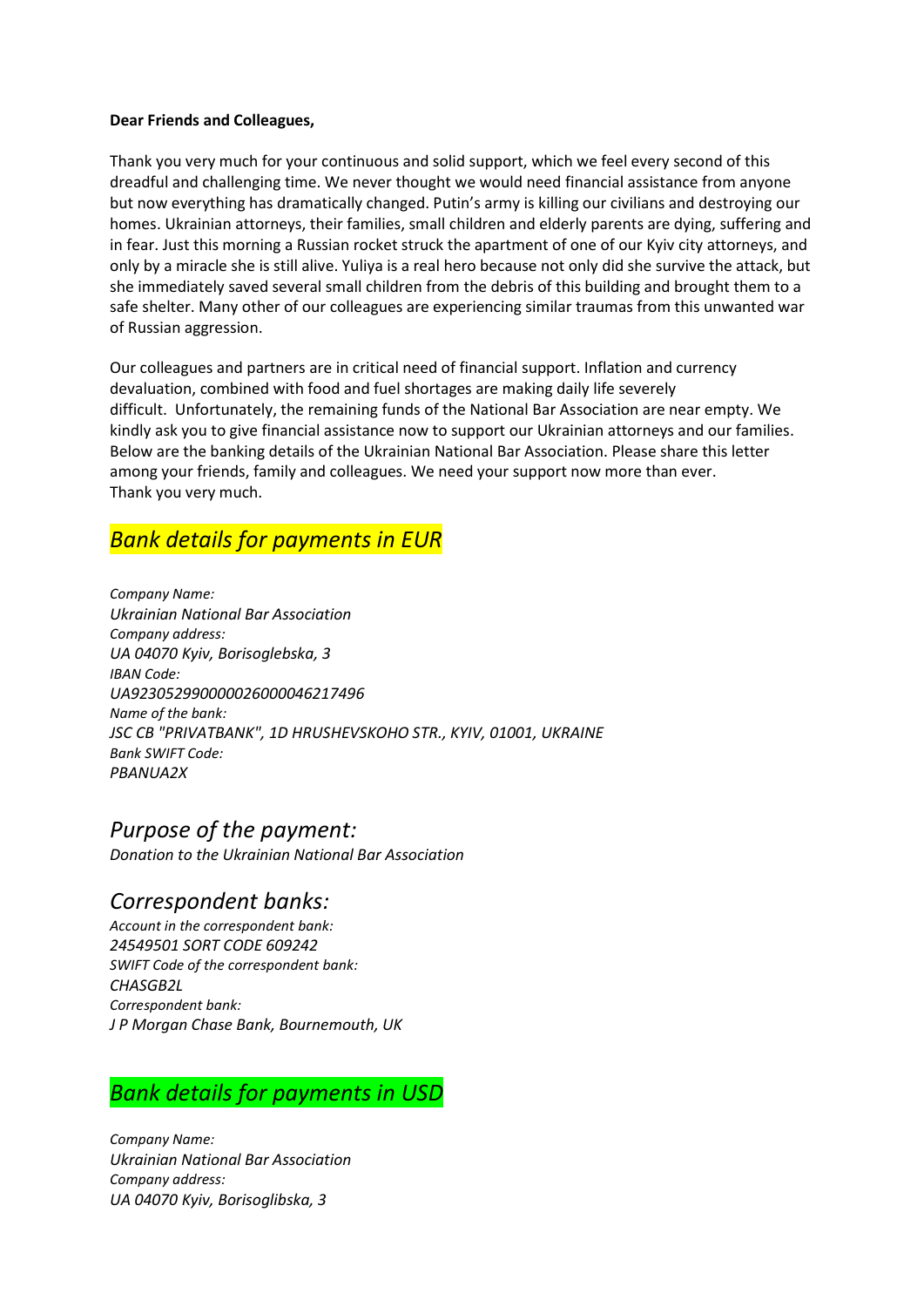IBAN Code: UA373052990000026000026207192 Name of the bank: JSC CB "PRIVATBANK", 1D HRUSHEVSKOHO STR., KYIV, 01001, UKRAINE Bank SWIFT Code PBANUA2X

# Purpose of the payment:

Donation to the Ukrainian National Bar Association

## Correspondent banks

Account in the correspondent bank 001-1-000080 SWIFT Code of the correspondent bank CHASUS33 Correspondent bank JP Morgan Chase Bank, New York ,USA

Alternative account in second correspondent bank 890-0085-754 SWIFT Code of the correspondent bank IRVT US 3N Correspondent bank The Bank of New York Mellon, New York, USA

# Bank details for payments in GBP

Сompany Name: Ukrainian National Bar Association Company address: UA 04070 Kyiv, Borisoglibska, 3 IBAN Code UA923052990000026000046217496 Name of the bank JSC CB "PRIVATBANK", 1D HRUSHEVSKOHO STR., KYIV, 01001, UKRAINE SWIFT code банку/Bank SWIFT Code PBANUA2X

# Purpose of the payment:

Donation to the Ukrainian National Bar Association

### Correspondent banks

Account in the correspondent bank: 24549501 SORT CODE 609242 SWIFT Code of the correspondent bank: CHASGB2L Correspondent bank: J P Morgan Chase Bank, Bournemouth, UK